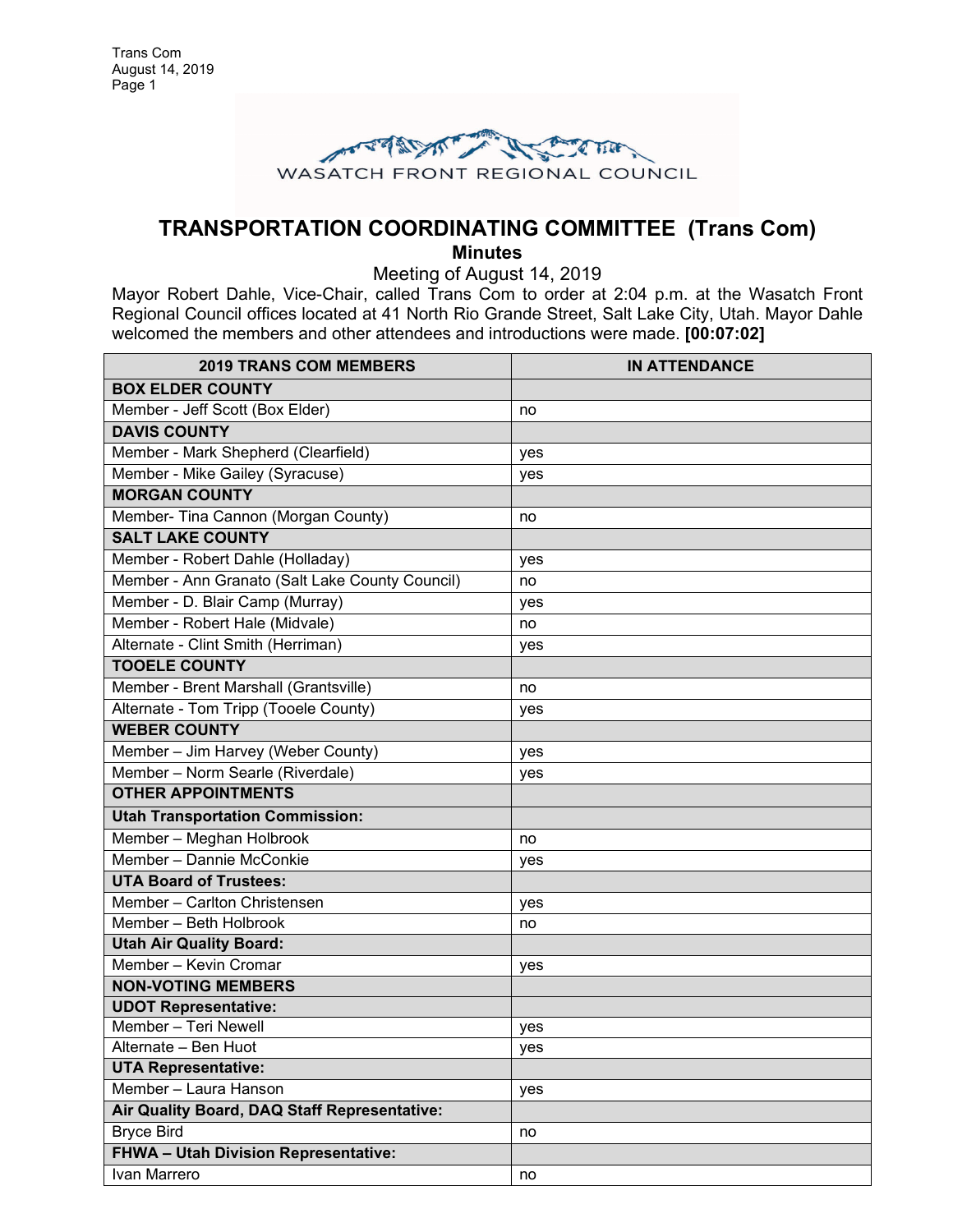| Page z                                         |                                                  |  |
|------------------------------------------------|--------------------------------------------------|--|
| <b>Mountainland Association of Governments</b> |                                                  |  |
|                                                |                                                  |  |
| <b>Others in Attendance:</b>                   |                                                  |  |
| Steve Call, FHWA                               | Wayne Bennion, Wasatch Front Regional Council    |  |
| Helen Peters, Salt Lake County                 | Ned Hacker, Wasatch Front Regional Council       |  |
| Mike Reberg, Salt Lake County                  | Andrew Gruber, Wasatch Front Regional Council    |  |
| Heather Bening, UTA                            | Scott Hess, Wasatch Front Regional Council       |  |
| Blake Thomas, Herriman City                    | Ben Wuthrich, Wasatch Front Regional Council     |  |
| Will Kocher, SL County Council                 | Katie Gerard, Wasatch Front Regional Council     |  |
| Mike Gottfredson, Horrocks Engineering         | Megan Townsend, Wasatch Front Regional Council   |  |
| Andrea Pearson, Wasatch Front Regional Council | Christy Dahlberg, Wasatch Front Regional Council |  |

## **1. Approval of Minutes [00:00:20]**

Mayor Dahle brought attention to the minutes of the June 20, 2019 meeting and asked if there were any questions. There were none. Herriman City Councilmember Clint Smith made a motion that the minutes of the Trans Com meeting be approved as written. Mayor Norm Searle seconded the motion, and the voting was unanimous.

## **2. Chair's Report [00:00:38]**

Mayor Dahle acknowledged and thanked a retiring member representing the Utah Transportation Commission, Dannie McConkie. Commissioner McConkie has been with the Utah Transportation Commission for 11 years and expressed his appreciation for being able to serve at WFRC in a variety of capacities. **[00:08:34]** Andrew Gruber, WFRC, provided an update on federal and state transportation infrastructure legislation.

## **3. Opportunity for Public Comment [00:20:57]**

Mayor Dahle opened the meeting up for public comments. There were none.

# **4. Transportation Improvement Program (TIP)**

#### **a. ACTION: Board Modifications to the 2019-2024 TIP [00:21:09]**

Ben Wuthrich, WFRC, reported that since the last meeting of Trans Com, WFRC received requests to modify the current 2019-2024 TIP. These modifications require action from the Regional Council and the Utah Transportation Commission but do not require a new air quality conformity analysis or a 30-day public comment period. Mr. Wuthrich briefly discussed each modification. **[00:31:55]** Mayor Mark Shepherd made a motion to recommend that the Regional Council approve the resolution to modify the 2019-2024 TIP as requested. Carlton Christensen, UTA Trustee, seconded the motion. The affirmative vote was unanimous**.**

#### **b. ACTION: 2020-2025 Transportation Improvement Program (TIP) [00:32:21]**

Mr. Wuthrich then referred Trans Com members to the information in the materials regarding the 2020-2025 Transportation Improvement Program (TIP) and reviewed the content of the TIP. The public comment period extended from June 29 through August 3, 2019. A summary of the comments with respective responses is included and a list of individual comments has also been made available. Mr. Wuthrich discussed the TIP and the public comment process and asked the group if there were any further questions or points for discussion. **[00:46:54]** Carlton Christensen, UTA Trustee, moved to recommend to the Regional Council the adoption of the resolution approving the 2020-2025 Transportation Improvement Program (TIP) and the corresponding air quality conformity finding. Mayor Blair Camp seconded the motion, and the vote was unanimous in the affirmative.

# **c. Recommendations for Congestion Mitigation Air Quality Program (CMAQ) [00:47:28]**

Wayne Bennion, WFRC, provided some background information and a brief report on discussions of the CMAQ Working Group. These discussions resulted in the group agreeing on the following recommendations for the program with the intent to increase its air quality benefits: